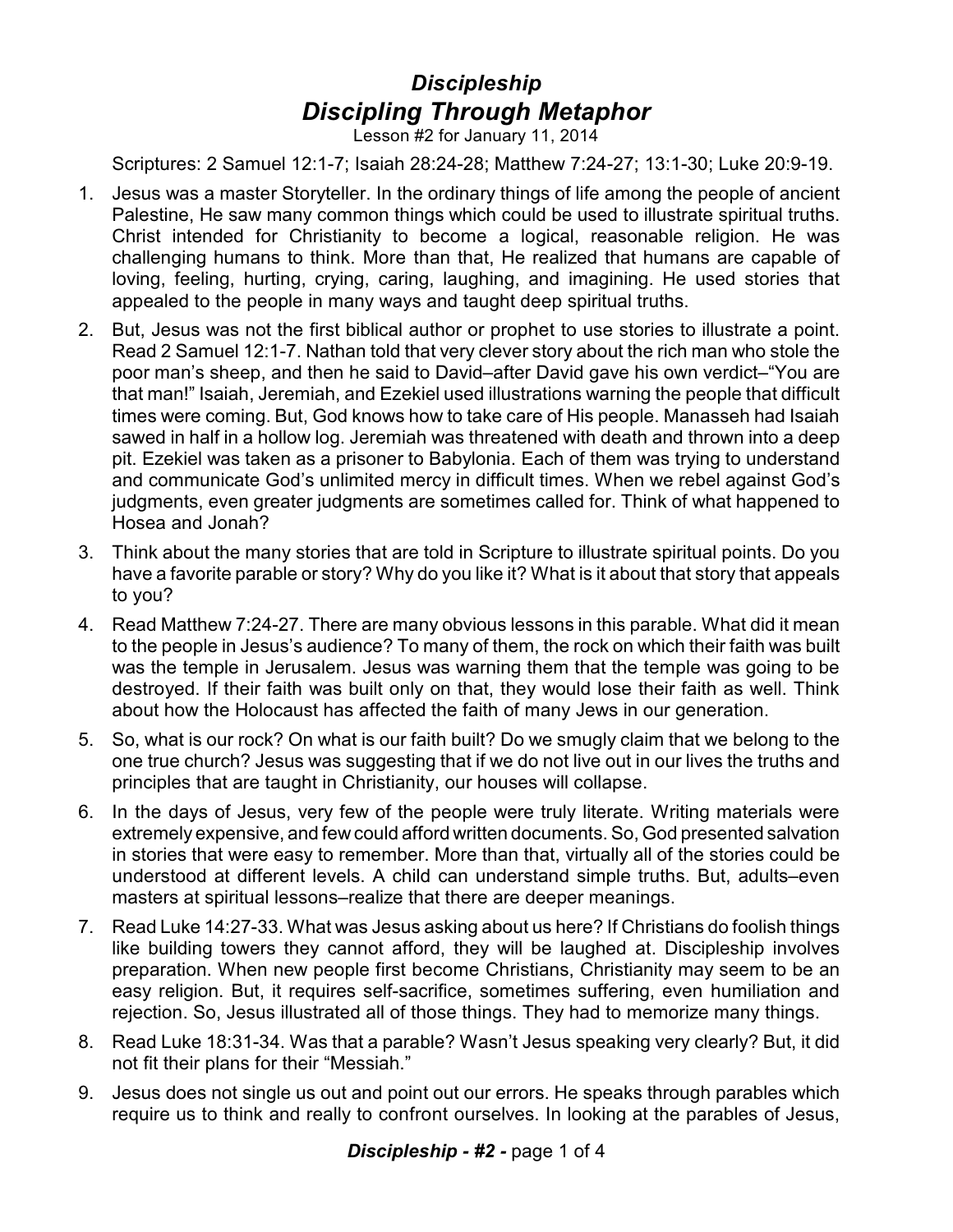have you been challenged to confront yourself in areas such as materialistic tendencies, worldly entanglements, even lifestyle?

10. As we have suggested, parables require us to think. While they point to very definite conclusions, they challenge us to use our discernment in dealing with life and those around us. It is not our job to decide who should be in the church and who should not.

> In Christ's parable teaching the same principle is seen as in His own mission to the world. That we might become acquainted with His divine character and life, Christ took our nature and dwelt among us. Divinity was revealed in humanity; the invisible glory in the visible human form. Men could learn of the unknown through the known; heavenly things were revealed through the earthly.—Ellen G. White, *Christ's Object Lessons*, p. 17.

- 11. Review the parable of the sower. (Matthew 13:3-9) This parable has so many aspects and so many things to think about. Where do you find yourself in this parable? Are the cares of this world choking out your spiritual interests? As a new Christian, did you become really enthusiastic only to gradually grow colder over time? Do you picture yourself as the sower? Or, is that God? Are we some of the seed? Or, perhaps, one of the types of soil?
- 12. What do you think people said about Christ's parables as they were on their way home? What did they say to their families? Don't you suppose that those parables were discussed again and again and again?
- 13. Read Matthew 21:28-32; Luke 14:16-24; and 20:9-19. As Jesus came to the end of His ministry amid ever greater threats from the Jewish leaders, His parables against them became more and more pointed. The Jewish leaders could see clearly that He was talking about them. But, because He told the stories in parable form, there was nothing specifically for which they could condemn Him. And what about us?

The parable of the vineyard applies not alone to the Jewish nation. It has a lesson for us. The church in this generation has been endowed by God with great privileges and blessings, and He expects correspondingreturns.—Ellen G. White, *Christ's Object Lessons*, p. 296.

- 14. While the Jews in the times of Jesus lived lives that were highly oriented to spiritual matters, we are the most blessed generation of all time. Never have spiritual truths and various translations of the Bible–and for Adventists the writings of Ellen White–been so readily available. If we cannot understand some spiritual point in one translation, we can go to a different translation. God is doing everything possible to get the message through to us at this critical time in human history. What excuses do we have for not taking time to learn the lessons? Through self-deception, how many of us have skipped over some really important spiritual lesson we should have learned? Remember that self-deception is the Devil's forte!
- 15. Undoubtedly, the ministry of Christ was the golden age of parable and story telling. None of His disciples were as good at it as He was. Paul used some interesting illustrations. (See Romans 7:1-6; 1 Corinthians 3:10-15; 2 Corinthians 5:1-10.) Jesus's brother James also used some interesting illustrations/parables. (See James 2:2; 1:10; 3:4.) Peter's vision in Acts 10 was a kind of parable, but God was the One who gave that vision. And in the book of Revelation, there are many symbols and many stories that require interpretation and understanding. Are you sure you understand the implications of the fall of Babylon in Revelation 18? Or, even of the Rider on the white horse in Revelation 19? Metaphors, similes, parables, allegories, and other forms of creative thought and language help us to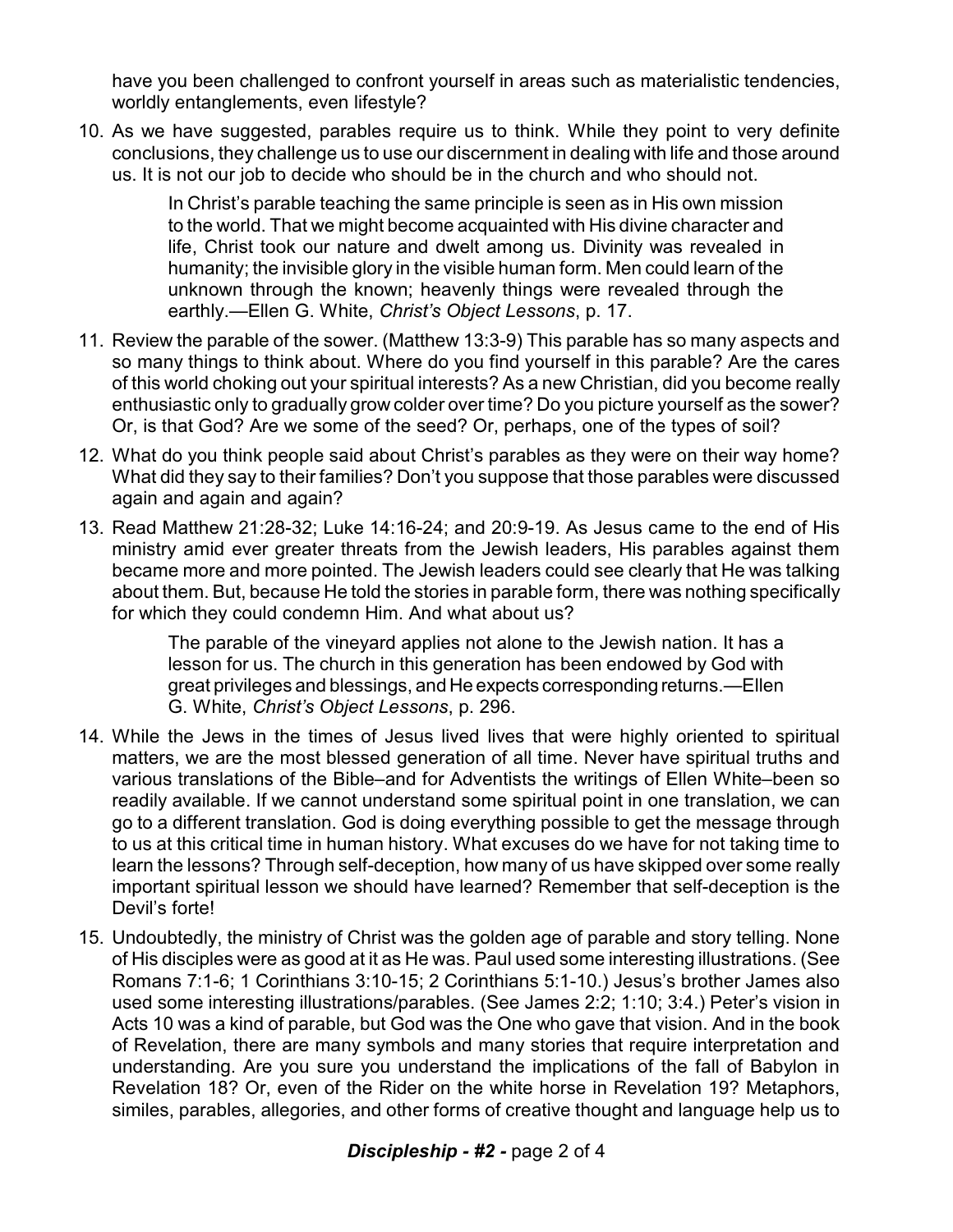communicate in interesting ways. Christ and His disciples used them very effectively. We should do the same. So, why did Jesus make so much use of parables and stories?

Jesus desired to awaken inquiry. He sought to arouse the careless, and impress truth upon the heart. Parable teaching was popular, and commanded the respect and attention, not only of the Jews, but of the people of other nations. . . .

Again, Christ had truths to present which the people were unprepared to accept or even to understand. For this reason also He taught them in parables. By connecting His teaching with the scenes of life, experience, or nature, He secured their attention and impressed their hearts. Afterward, as they looked upon the objects that illustrated His lessons, they recalled the words of the divine Teacher. . . .

Jesus sought an avenue to every heart. By using a variety of illustrations, He not only presented truth in its different phases, but appealed to the different hearers.—Ellen G. White, *Christ's Object Lessons*, pp. 20,21.

- 16. In His parables, Jesus used things with which the people of His day were very familiar. What objects or events or ideas would He use in our day? What urban images might He use today? Would He use computers and the Internet?
- 17. Read Luke 16:19-31. Where did this story come from? Is it a true story? Why was Jesus using fictional stories? Why did Jesus tell it?
- 18. Have you ever tried to compose a parable like the ones that Jesus used? Let me help you. "The kingdom of heaven is like…." Try to use modern ideas and modern illustrations to see if you can communicate gospel values. What do you think? Did Jesus Himself, as a human being, think up those ideas? Or, was He guided to those parables by the Father and the Holy Spirit? Did He communicate with Them every night in prayer, gaining ideas to use the following day?
- 19. Why do you think Jesus almost always left His parables open-ended? Was the story truly on-going?
- 20. Think about some of the best sermons that you have heard. What made them interesting? Wasn't it the stories? Did the stories clearly illustrate significant spiritual lessons?
- 21. Some experts on personal evangelism have suggested that one of the best ways to start is to give a personal experience. It is hard for someone to argue against your personal experience!
- 22. Do you think that if you want to use a story or a parable in modern times, you have to dress it up with modern media?
- 23. Do you think Jesus with the help of His Father designed almost all of His parables in such a way as to appeal to people throughout the ages, to different cultures, etc.? What are the implications of realizing that the Bible is really a collection of stories? If we are asking the right questions, these stories tell us mostly about God Himself.
- 24. Do you think that the Bible has lost its punch? Is it difficult to get people's interest in the Bible stirred up when there is so much attention-getting television and Internet material to look at and listen to?
- 25. Have you ever known of a case where it would have been appropriate to use a story like the one Nathan did in confronting David? It is important to notice that David apparently had a keen sense of justice when it applied to other people! Was it a lot more difficult for him